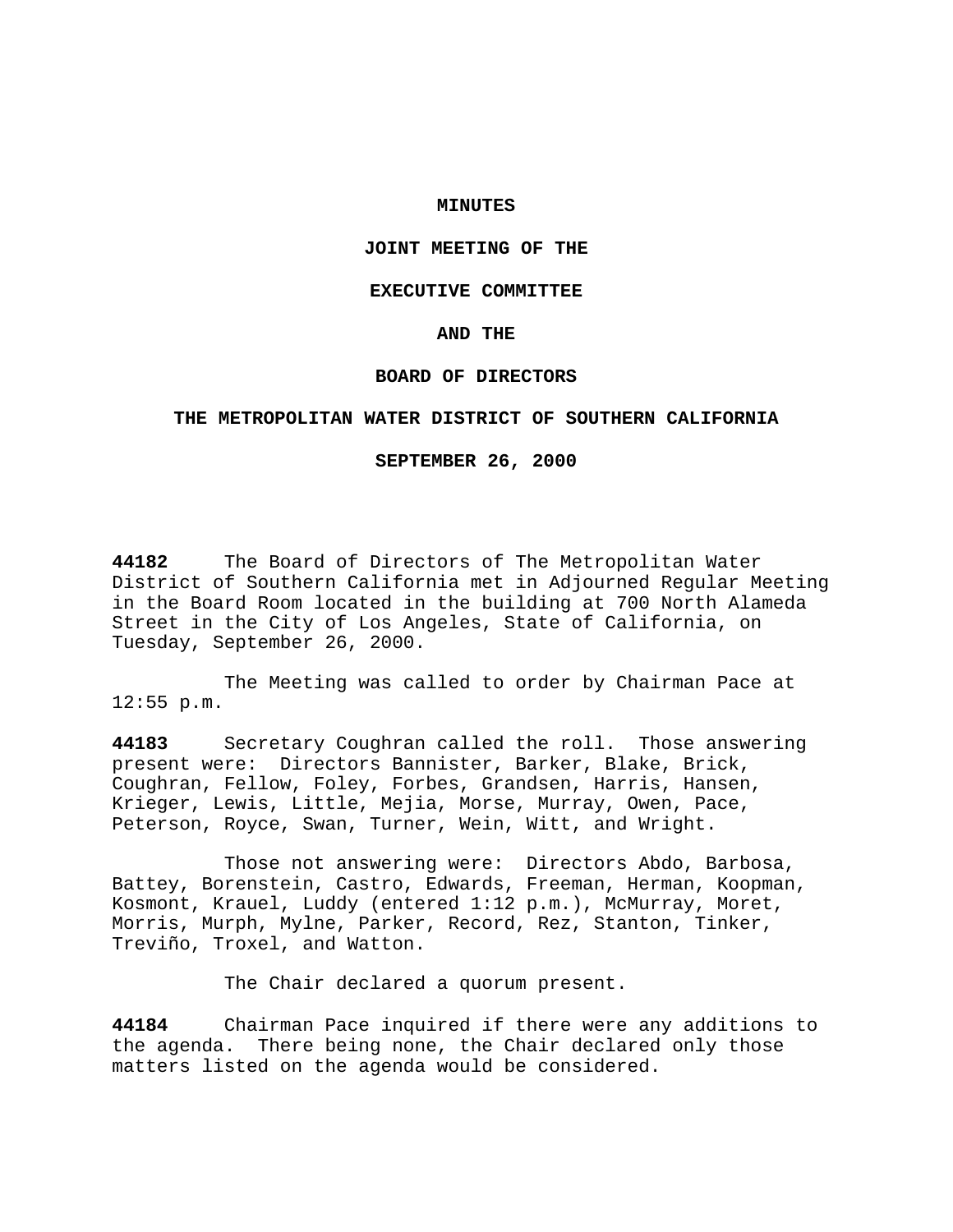**44185** Chairman Pace invited members of the public to address the Board on matters within the Board's jurisdiction. No members of the public responded.

**44186** Chairman Pace requested the chairs of the subcommittees to give their reports, as follows:

On behalf of the Subcommittee on Rules, Director Morse reported that at its meeting today, the subcommittee deferred to November the items relating to the Cadiz Groundwater Storage and Dry-Year Supply Component and the contributions to the medical plans maintained by the Public Employees' Retirement System. The subcommittee approved the General Manager bringing to the October meeting of the Board an outline of the process that will be used to move towards approving the agreement for implementation of the Cadiz plan. A request was approved for the Bay-Delta State Water Resources Control Board Phase 8 item to be transferred to the Legal and Claims Committee from the Water Planning and Resources Committee.

Subcommittee on Financial Policies and Reporting Chairman Blake reported the subcommittee met today and had a lengthy discussion after hearing a presentation by the Chief Financial Officer on the replacement reserve study which included an overview, what is it, why is it important, the methodology, and the next steps. The subcommittee will receive a report in writing by the end of the fiscal year. With the duties of the subcommittee accomplished, Subcommittee Chairman Blake requested that the subcommittee sunset.

Subcommittee on Real Property and Asset Management Chairman Little reported on the items heard at today's meeting. Regarding the Diamond Valley Lake Recreation Project, negotiations with the Master Developer are on schedule and the draft Essential Terms and Conditions document is scheduled to be completed by mid-November, and submittal for Board consideration in December. In October staff will be meeting with the Department of Boating and Waterways to discuss restructuring of grants and loans for the marinas. Director Peterson testified before the U.S. Senate Subcommittee on Forests and Public Land Management as part of the effort to secure funding for the proposed trail program, as well as for the Metropolitan museum and the Western Center's museum. Further discussions will be held next month with State Parks on their potential involvement with the trails.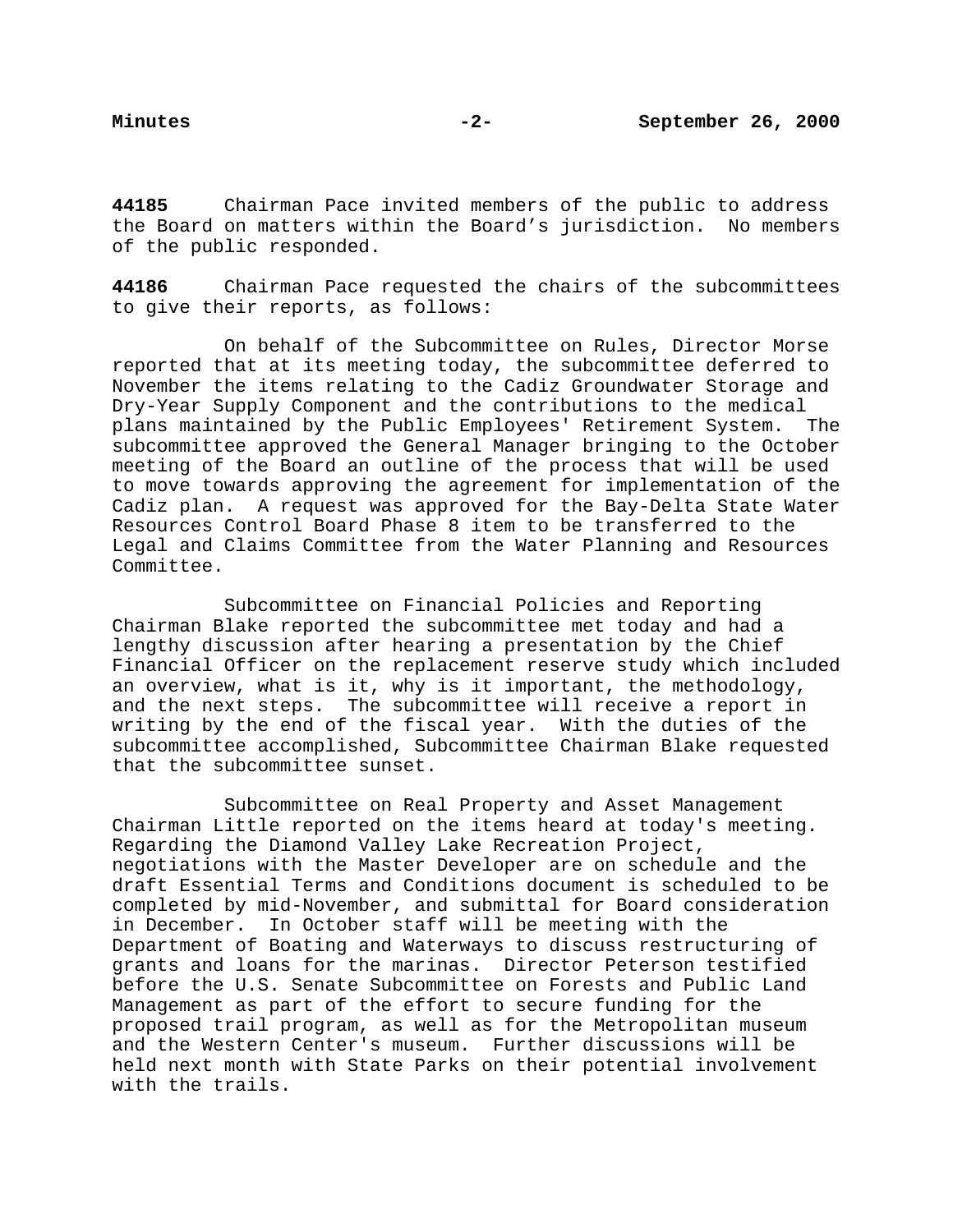Subcommittee Chairman Little further reported that site grading has begun on the E. Thornton Ibbetson guest quarters at Gene, with an expected occupancy scheduled for April 2001. Work is continuing on leasing activities at the Headquarters Building with Caltrans considering an additional 50,000 square feet on the 4<sup>th</sup> floor, and the San Diego County Water Authority's leasing of space on the 1<sup>st</sup> floor. Director Turner expressed his satisfaction with the space and price for the San Diego lease. The cafeteria contractor, Guckenheimer Enterprises, is going forward with plans to provide coffee cart services in the courtyard starting in November. The draft plans for the Weymouth Entry Court and Landscaping Improvements were presented to the City of La Verne with satisfaction, and public meetings will be held to present the plans to the community.

Director Luddy took his seat at 1:12 p.m.

**44187** Deputy General Manager Quinn reviewed the elements in the CALFED Record of Decision (ROD) and Notice of Determination (NOD) that would provide water supply reliability and water quality improvements to Southern California. It was noted that the CALFED Framework for Action proposed by Governor Davis and Interior Secretary Babbitt in June 2000 has been incorporated to an extent in the ROD. However, staff has identified certain risk factors because of inconsistent descriptions between certain elements in the ROD and the Framework, or among various appendices in the ROD. It was also unclear as to the extent of additional environmental analysis, if any, necessary for some elements that were deemed "complementary actions" in the ROD.

California Director of Water Resources Hannigan expressed to the Board that the Governor is committed to implementing the CALFED Framework of Actions that was jointly developed with Interior Secretary Babbitt. Mr. Hannigan also assured the Board that the CALFED Program will be implemented in a balanced fashion through annual reporting and budget processes. Funding for CALFED measures will be based on the principle of "beneficiaries pay", and State Water Contractors will only be paying for projects that will directly benefit them.

Mr. Hannigan also referenced two letters that were distributed to the Board. One of the letters was from the California/Nevada Operations Office of the U.S. Fish and Wildlife Services to the Mid-Pacific Region of U.S. Bureau of Reclamation clarifying the parameters of ESA assurances that would be provided in the CALFED ROD. The second letter was addressed to